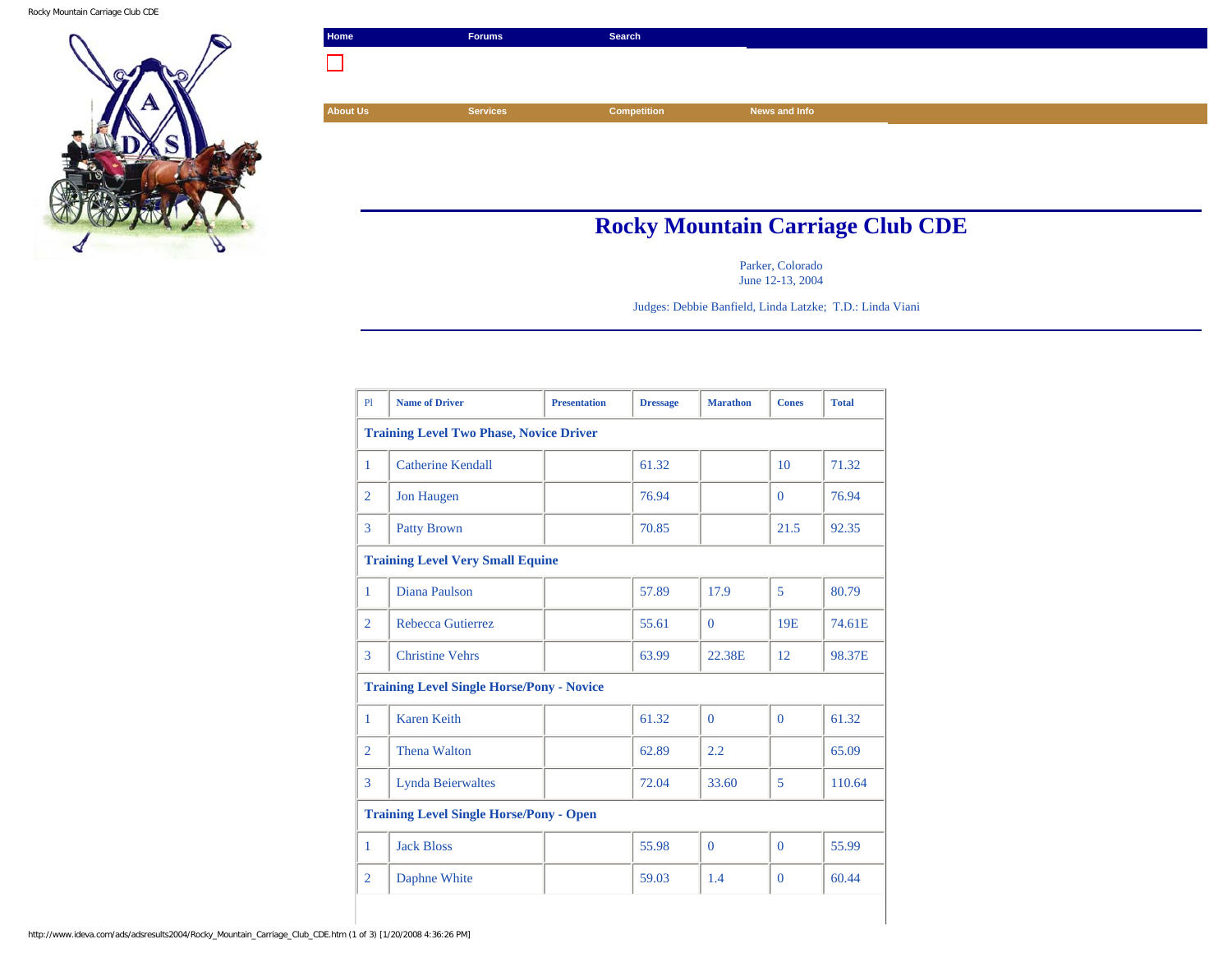| 3                                           | <b>Rick Kendall</b>                            |  | 59.03 | $1.5^{\circ}$ | 0E             | 60.54E |
|---------------------------------------------|------------------------------------------------|--|-------|---------------|----------------|--------|
|                                             | <b>Training Level Pair Horse/Pony - Open</b>   |  |       |               |                |        |
| 1                                           | <b>Veronica Minch</b>                          |  | 61.32 | 0.8           | 6              | 68.12  |
| 2                                           | Ken Pugh                                       |  | 69.79 | $\mathbf{0}$  | $\Omega$       | 69.8   |
|                                             | <b>Preliminary Level Open, Two Phase</b>       |  |       |               |                |        |
| 1                                           | <b>Howard Enos</b>                             |  | 46.59 |               | 10             | 56.59  |
| 2                                           | <b>Ann Franke</b>                              |  | 76.76 |               | 2.5            | 79.26  |
|                                             | <b>Preliminary Level Single Horse, Limit</b>   |  |       |               |                |        |
| 1                                           | <b>Ann Materasso</b>                           |  | 46.95 | 79.60         | 15             | 141.55 |
| 2                                           | <b>Marynette Rihanek</b>                       |  | 71.31 | 96.00         | 3.5            | 170.81 |
|                                             | <b>Preliminary Level Single Horse, Open</b>    |  |       |               |                |        |
| 1                                           | <b>Glenn McGirr</b>                            |  | 55.68 | 55.00         | $\Omega$       | 110.68 |
| 2                                           | Mary Woolverton                                |  | 63.67 | 54.40         | 5              | 123.07 |
| 3                                           | Michelle Johnson                               |  | 65.49 | 65.60         | $\Omega$       | 131.09 |
| $\overline{4}$                              | <b>Carol Stearns</b>                           |  | 64.40 | 72.60         | $\overline{0}$ | 137.0  |
| 5                                           | <b>Brett Mason</b>                             |  | 75.67 | 55.80         | 15             | 146.47 |
| 6                                           | Pat Lamprey                                    |  | 62.58 | 86.00         | $\Omega$       | 148.58 |
|                                             | <b>Preliminary Level Single Pony, Open</b>     |  |       |               |                |        |
| 1                                           | <b>Rita Self</b>                               |  | 54.22 | 47.40         | $\Omega$       | 101.62 |
| 2                                           | <b>Laura Poncelow</b>                          |  | 68.8  | 48.8          | $\mathbf{0}$   | 117.56 |
| 3                                           | <b>Kathy Sassano</b>                           |  | 53.90 | 75.2          | 18             | 147.06 |
| <b>Preliminary Level Tandem Horse, Open</b> |                                                |  |       |               |                |        |
| $\mathbf{1}$                                | Vic Vickroy                                    |  | 54.22 | 72.40         | 37.5           | 164.12 |
|                                             | <b>Preliminary Level Pair Horse/Pony, Open</b> |  |       |               |                |        |
| $\mathbf{1}$                                | Mike McLennan                                  |  | 49.86 | 41.80         | $\mathbf{0}$   | 91.66  |
| $\overline{2}$                              | <b>Rob McCartney</b>                           |  | 56.77 | 45.60         | $\overline{0}$ | 102.37 |
| 3                                           | <b>Craig Langseth</b>                          |  | 61.86 | 55.0          | $\overline{0}$ | 116.86 |
| 4                                           | <b>Aaron Evans</b>                             |  | 68.67 | 65.20         | 21.5           | 155.37 |